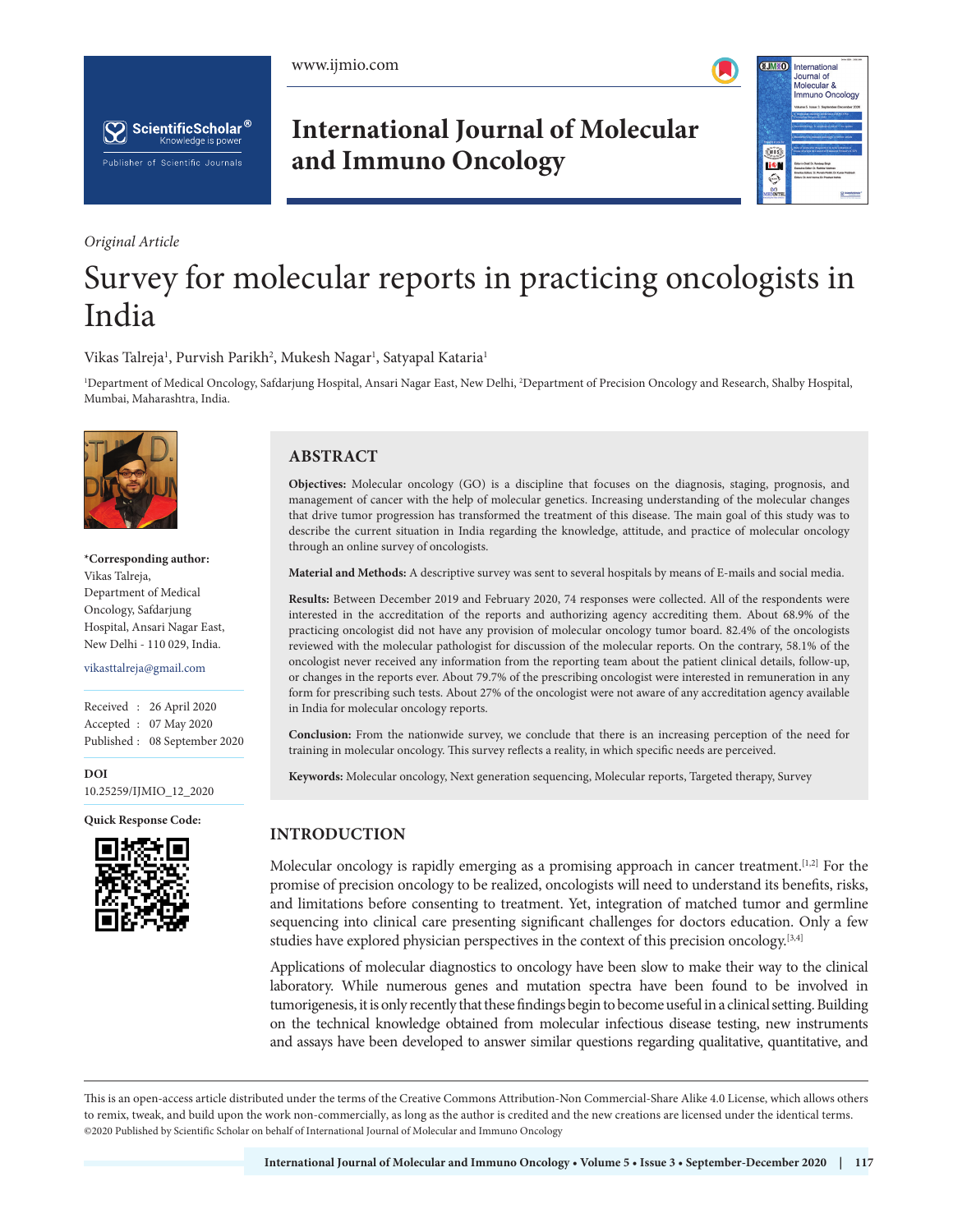genotyping issues. Molecular assessment has been advocated as a way to provide detailed evaluation of the health status. Although recommended by the National Comprehensive Cancer Network and the American Society of Clinical Oncology (ASCO), molecular assessment is not routinely implemented in oncology practice as it is perceived to be time and resource consuming.[3,4] Although the time commitment and burden on patients and caregivers are concerns, recently developed cancer-specific molecular assessment tools can gather a wealth of information in a relatively short amount of time.<sup>[5,6]</sup>

To date, there is limited information on Indian oncologists' views and experiences of molecular oncology.

This study aimed to explore the views of Indian oncologists regarding the perception of and barriers to the incorporation of molecular technology in routine clinical practice.

## **MATERIAL AND METHODS**

This was an anonymized cross-sectional survey. The online survey, based on a literature review and expert opinion, comprised 14 questions covering [Table 1]:

- 1. Respondent characteristics, clinical practice environment, and patient population.
- 2. Challenges and treatment decision-making factors in the prescription, interpretation, authenticity, follow-up, and application of molecular reports.

**Table 1:** Online questionnaire.

- 1. Are you interested in where the testing is done: In-house/ Outsourcing? Yes/No
- 2. Are you interested in the confidentiality of testing? Yes/No
- 3. Are you interested in the accreditation of test report given and laboratory where it is done? (Yes/No)
- 4. Do you have any molecular tumor board in the hospital? (Yes/No)
- 5. After molecular testing have you ever contacted the molecular pathologist who has issued the report? (Yes/No)
- 6. Have you ever been informed about the molecular report after issued for changes and follow-up of the patient? (Yes/No)
- 7. Have you ever been contacted by the molecular laboratory/ pathologist for report change? Yes/No
- 8. What is the profile of the panel that suits your need most? 1 Most important: 5 – Least important? (list)
- 9. Are you interested in the remuneration associated with molecular testing? (Yes/No)
- 10. Are you interested in reference to clinical trials mentioned in report form reference? (Yes/No)
- 11. Are you interested in reference to list of mentioned potential therapeutics and drugs in report form reference? (Yes/No)
- 12. Do you seek any accreditation of laboratory reporting molecular report? (Yes/No)
- 13. What is the factor you look up to when judging the molecular report? 1 – Most important 5 – Least important.(List)
- 14. Do you seek the publications by the authors reporting the molecular reports? (Yes/No)

3. Benefits of and barriers to the implementation of molecular oncology and tumor boards.

The questionnaire was intentionally straightforward so that it could be filled in quickly; we, therefore, did not collect respondents' characteristics (age, gender, and type of practice). A selection bias could not be avoided, as the medical oncologists most highly motivated in molecular oncology may have been the ones who responded to the survey. We attempted to draft a simplified questionnaire that could be completed in 5–10 min, so as to capture as much participation as possible, albeit at the expense of other relevant information. The Google Forms was case sensitive; as a result, the survey could not be completed twice by the same person.

Electronic responses were automatically captured in a Google spreadsheet that was linked to the online form, and responses collected on the PDF version were manually entered into the same sheet. The survey was designed on Google Forms (Google, Mountain View, and CA).

Qualitative variables were reported as numbers (*N*) and percentages.

## **RESULTS**

Among the respondents, 90.5% were interested in the molecular testing to be available in the hospital of their practice. Among those who received the reports, 86.5% wanted these to be confidential and all of them wanted to be delivered from an accredited laboratory. However, 27% of the prescribing oncologists were not aware of the agencies for the accreditation for these molecular reports. Among those who have responded, more than 77% were interested in the references and list of mentioned potential therapeutics and drug report form attached. About 50% of the prescribing oncologists were not interested in the remuneration associated in prescribing molecular tests. About 68.9% of the prescribing oncologist did not have the provision of molecular tumor board in the hospital. The factors deciding the preferences for selection of the target molecular profile are enlisted in the Figure 1 based on cost, experience, turnaround time, availability of liquid biopsy, cost, coverage, and targetable mutation. Among the molecular reports, quality of DNA, allele frequency, depth of coverage, platform performed and validation of report, and the physician choice of preferences are illustrated in Figure 2.

# **DISCUSSION**

This longitudinal survey is one of the first and largest studies to examine oncologist understanding and expectations regarding the use of next-generation sequencing in their own cancer treatment. Perhaps, our most notable finding was an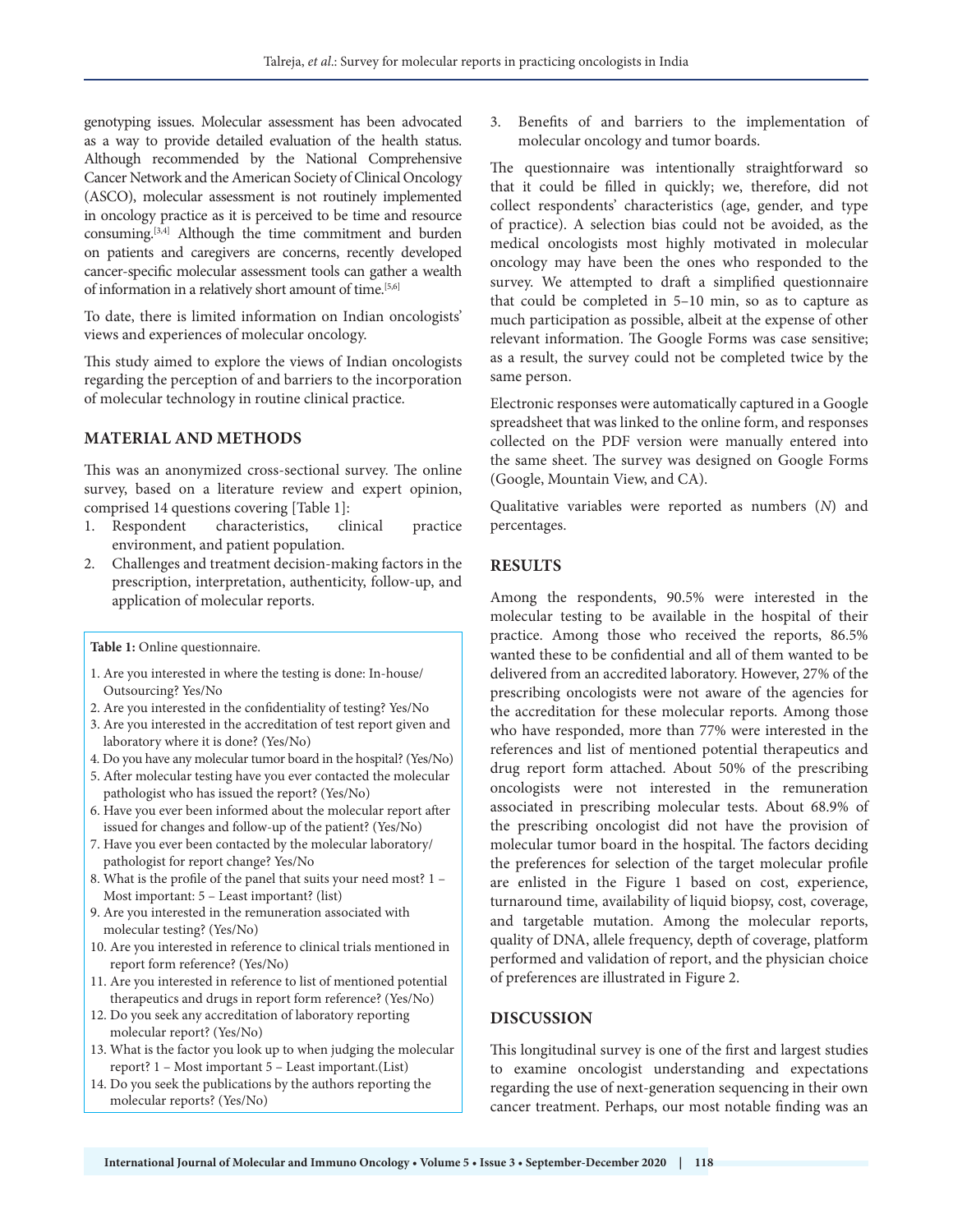

Figure 1: Preferences of the oncologists for the factors affecting the choice of the panel.



**Figure 2:** Preferences of molecular reporting in medical oncologists.

apparent mismatch between physician pre-test expectations of direct benefits from cancer genome sequencing and their actual realization of such benefits. Physicians reported expecting a wide range of potential benefits from study participation, including greater understanding of underlying causes of their cancer, genomic information of relevance to their family members' health, and the ability to enroll more of their patients in the revolution of molecular oncology. Although our study highlighted areas for improvement in oncologists education, it should be noted that participants in the study showed good knowledge of many basic facts about molecular oncology and sequencing.

1. Our findings should be interpreted in light of several study limitations. The study sample of oncologists was disproportionate to those who are prescribing in real-life limiting generalizability of study results. Future research in this area should attempt to enroll oncologists with greater diversity in terms of geography, institution of practice (academic/private), and accessibility to molecular laboratory. Another study limitation was that some key measures had either not been formally validated (e.g., international guidelines or policies) or were not administered in their entirety (e.g., decisional regret), which may have introduced some measurement error into the assessment of key outcomes. The authors agree that tissue availability is a valid concern, but note that there have been significant advances in tumor DNA extraction from low-purity samples and with the advent of bloodbased NGS testing. These allow for either the extraction of tumor DNA from as little as 5% tumor purity samples or from the isolation of circulating cell-free DNA if tissue

biopsies are not available. While blood-based NGS assays have their distinct limitations, there remains a significant benefit to analyze circulating tumor DNA for routine clinical care of cancer patients. Hand in hand with the issue of tissue scarcity is the perception that NGS-based tumor testing rarely identifies mutations with clinical significance or improves clinical outcomes. The most widespread argument against NGS testing is the additional cost to both patients and payers with little clinical benefit to justify the cost. Recent FDA approvals and Centers for Medicare and Medicaid Services (CMS) coverage guidelines demonstrate the emerging clinical utility of NGS-based tests. A 2017 review of both clinical and cost-effectiveness of NGS testing concluded that NGS-based testing is effective in identifying actionable mutations in cancer and aided in matching 37% of the patients to targeted therapies. Access to molecular tumor boards, limited discussion of supplementary reports, discussion on variance of unknown origin, and adequacy of material were reported as other barriers.

In addition, some commentators have noted that surveys such as ours that demonstrate participant desires for hope that research participation will improve their own personal care while recognizing that such clinical benefits are not the primary purpose of a given study.

#### **Limitations**

Despite the low survey response rate, the findings are consistent with surveys conducted in other countries. Respondents likely had limited direct exposure to molecular oncology services given the small number of services in India.